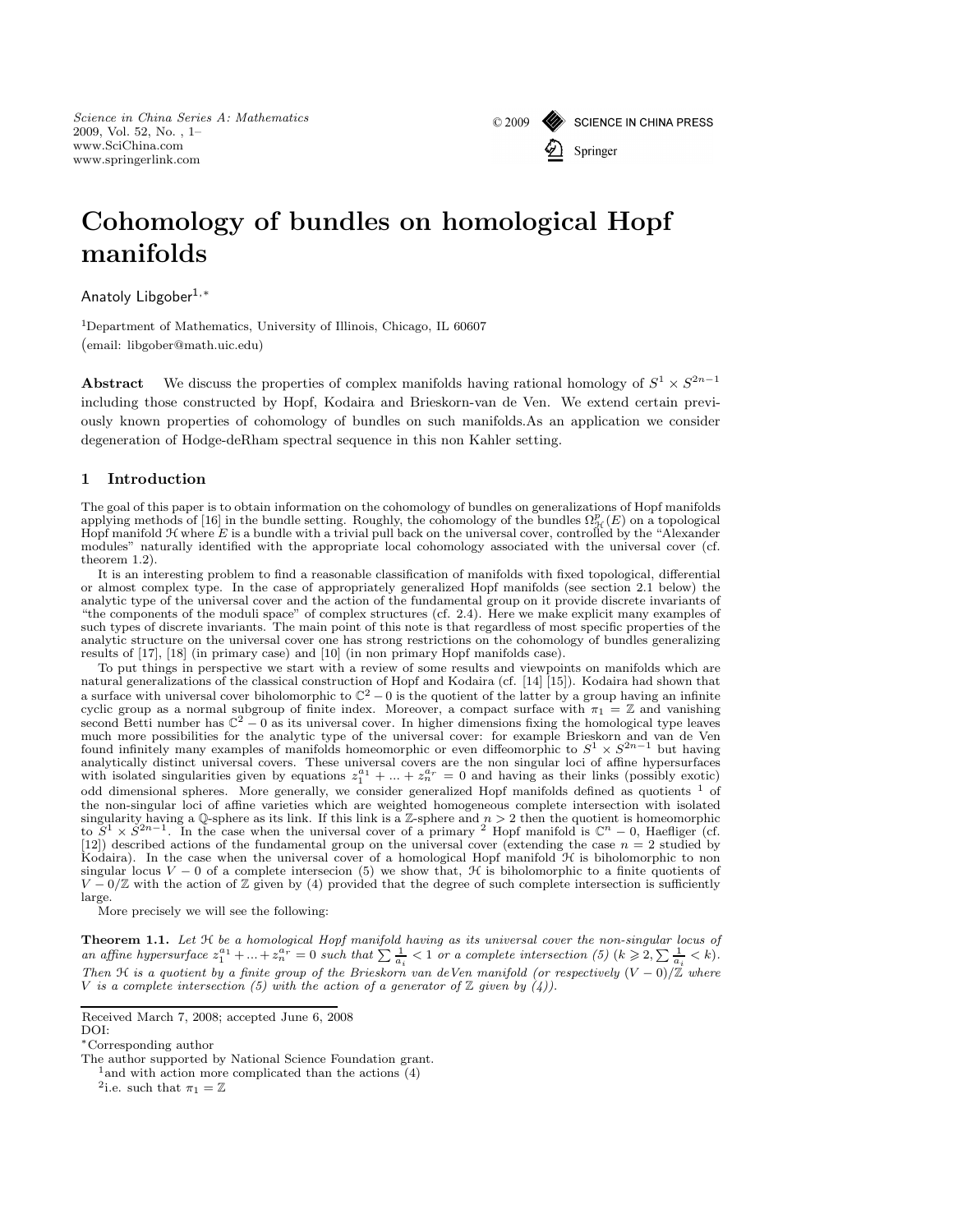This deduced from a result on the automorphism group of affine hypersurfaces and complete intersections (5) or (3) (cf. 2.5).

The main, rather technically looking result of this note, is the following:

**Theorem 1.2.** Let  $\mathcal{H}$  be a homological Hopf manifold with the universal covering space  $p: V \to \mathcal{H}$  where V *is a complement to compact set* A *is a Stein space*  $\bar{V}$  *and*  $i : V \to \bar{V}$ *. Let* f *be an element of the infinite order in*  $\pi_1(\mathfrak{H})$  *and let*  $f_V : V \to V$ *. be the corresponding biholomorphic automorphism of* V*. Let* E *be a bundle on*  $H.$  We denote  $f_V^k$  the corresponding automorphism of  $H^k(V, p^*(E))$ . Assume that the local cohomology group  $H_A^r(\bar{V}, i_*(\pi^*(E)))$  are finite dimensional. Then:

*a*) dim  $H^k(\mathcal{H}, E) = \dim \text{Ker} f_V^k + \dim \text{Coker} f_V^{k-1}$ .

*b)* In particular if  $H^k(V, p^*(E)) = 0$  for  $a \le k \le b$  then  $H^k(\mathcal{H}, E) = 0$  for  $a + 1 \le k \le b - 1$ .

This yields the following result for the Hopf and Brieskorn Van de Ven manifolds and some homological Hopf manifolds (see next section for explanation of terminology):

#### **Theorem 1.3.** *Assume*  $n \geq 3$ *.*

*a)* (cf.[10]) Let  $\mathcal{H}$  be a Hopf manifold which is the quotient of  $\mathbb{C}^n - 0$  by the group containing an element of  $\inf\limits_{n\in\mathbb{N}}\inf\limits_{\mathbb{R}^n} \mathbb{E}\left\{f\in\mathbb{R}^n\mid\mathbb{R}^n\right\}$  *f* (0) *has eigenvalues*  $\xi$  *such that*  $|\xi| < 1$ . Let E be a bundle on H *such that pullback on the universal cover is trivial. Then:*

$$
H^{q}(\mathcal{H}, \Omega^{p}(E)) = 0 \quad \text{for } q \neq 0, 1, n - 1, n
$$
 (1)

$$
H^{0}(\mathcal{H}, \Omega^{p}(E)) = H^{1}(\mathcal{H}, \Omega^{p}(E)) \text{ and } H^{n-1}(\mathcal{H}, \Omega^{p}(E)) = H^{n}(\mathcal{H}, \Omega^{p}(E))
$$
\n(2)

b) Let  $\mathcal H$  be Brieskorn van de Ven manifold or a quotient  $V - 0/\mathbb{Z}$  where V is the complete intersection (5) and  $\mathbb Z$  is the cyclic group generated by the automorphism (4). For a pair of finite dimensional vector denote by  $\mathcal{V}_n(A, B) = \bigoplus_{i=0}^{n} V_i$  the graded vector space such that  $V_0 = V_1 = A, V_{n-1} = V_n = B$  and  $V_i = 0$  for  $i \neq 0, 1, n-1, n$ , Let  $\mathcal{W}_{n,q} = \bigoplus_{i=0}^{i=n} W_i$  denote a graded vector space such that  $\text{rk}W_{q-1} = 1, \text{rk}W_q = 2, \text{rk}W_{q+1} = 1$  $1, W_i = 0$   $(i \neq q, q \pm 1)$ . Let E be a vector bundle on  $\mathcal H$  such that its pull back on the universal cover is trivial.<br>If the multiplicity of V at the origin is greater than one, then for  $p \geqslant 1$  one has an isomorphis *spaces:*

$$
\oplus_q H^q(\mathcal{H}, \Omega^p(E)) = \oplus \mathcal{V}_n(H^0(\Omega^p(E), H^n(\Omega^p(E)))) \oplus \mathcal{W}_{n,n-p-1}
$$

Other results of this note include a calculation of the cohomology of local systems on homological Hopf manifolds (section 3) and a study of degeneration of Hodge-deRham spectral sequence (section 5).

My interest in this material stemmed from the lecture of Prof. X.Y.Zhou on Xiamen conference. I want to thank organizers of Xiamen conference for their hospitality and Prof. Steven Yau for providing useful references related to material of this paper.

# 2 Generalizations of Hopf manifolds and cohomology of bundles on their universal covers

# 2.1 Main definitions

*Notations:* Below, for a compact manifold  $H$ ,  $b_i$  denotes  $\mathrm{rk} H^i(\mathcal{H}, \mathbb{Q})$ .

**Definition 2.1.** A (Q)-*homological Hopf* manifold is a compact complex manifold of dimension n with  $b_1 =$  $b_{2n-1} = 1, b_i = 0, i \neq 0, 1, 2n - 1, 2n$ . Such a manifold H is called an integral homological Hopf manifold if it has the integral cohomology groups isomorphic to  $H^*(S^1 \times S^{2n-1}, \mathbb{Z})$ . A Z-homological Hopf manifold is called primary if its fundamental group is isomorphic to Z.

 $\mathbb{O}\text{-}\mathrm{homological}$  Hopf manifolds (which may not be Z-homological), in the case  $n = 2$ , were considered in [8].

Definition 2.2. A *topological Hopf* manifold is a compact complex manifold with universal cover biholomorphic to a complement to a point in a contractible Stein space.

**Definition 2.3.** A *Hopf* manifolds is a compact complex manifold  $H$  for which the universal cover is biholomorphic to the complement in  $\mathbb{C}^n$  to the origin  $O \in \mathbb{C}^n$ . A Hopf manifold is called primary if the Galois group of the universal covering (or equivalently the fundamental group of  $\mathcal{H}$ ) is isomorphic to  $\mathbb{Z}$ .

In the last decade, many diverse constructions of non-Kahler manifolds were proposed (cf. [2]). An interesting problem is to classify homological or topological (primary or non primary) Hopf manifolds. <sup>3</sup> More precisely, one would like to describe the topological, differentiable and almost complex manifolds <sup>4</sup> which admit a complex structure yielding a homological or topological Hopf manifold. Moreover, one would like to describe the moduli space parametrizing the complex structures on such an almost complex manifold.

The main results of Kodaira on the classification of Hopf surfaces can be summarized as follows (cf. [15]). A Hopf surface is a quotient by a group G which has Z as its center and such that  $G/\mathbf{Z}$  is finite (cf. [15],

<sup>3</sup> the terminology is suggested by more studied problem of classification of homological projective spaces

<sup>4</sup>cf. [22] for a discussion of invariants of almost complex structures on Brieskorn van deVen manifolds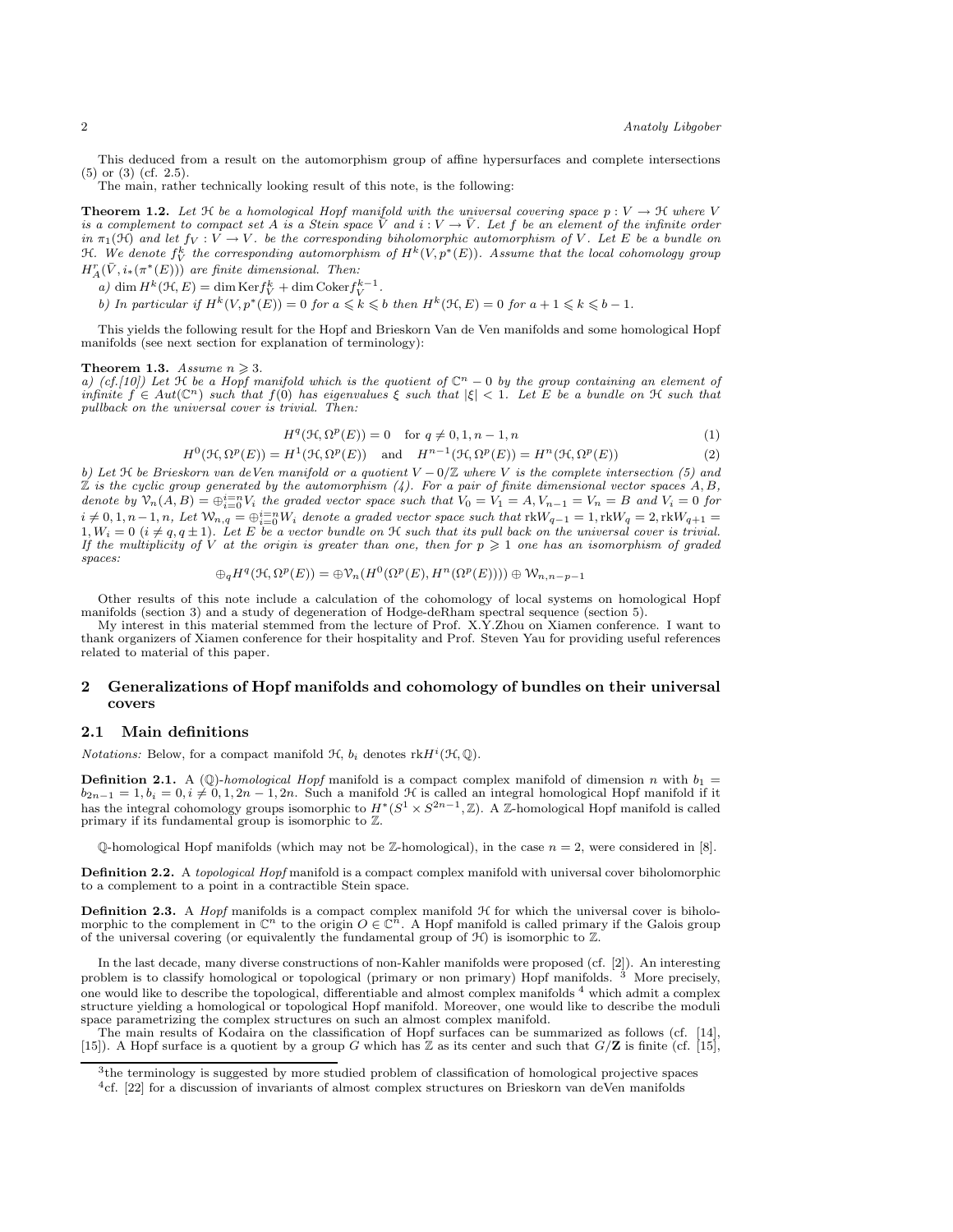theorem 30). Any Hopf surface contains a curve. A homological Hopf surface having algebraic dimension equal to zero and containing at least one curve is a Hopf surface ([15], theorem 34; case of algebraic dimension one considered in [8]).

The first examples of topological Hopf manifolds, (which are not Hopf) were found by Brieskorn and Van de Ven (cf. [3]). The contractible Stein spaces, in which the complement to a point serves in [3] as the universal cover of the topological Hopf manifold are the affine hypersurfaces  $V \subset \mathbb{C}^{n+1}$  where V is a zero set of weighted homogeneous polynomial

$$
z_0^{a_0} + \dots + z_n^{a_n} = 0 \tag{3}
$$

Here the integers  $a_i$  must satisfy conditions which assure that the link of a singularity (3) are topological (and possibly exotic) spheres. For example this is the case when n is odd and  $a_1 = 3$ ,  $a_2 = 6r - 1$ ,  $a_i = 2$  (varying r yields all exotic spheres bounding a parallelizable manifold as the links of such singularities (3)). The examples of primary topological Hopf manifolds are obtained as the quotients by the action of the restriction of the following automorphism of  $\mathbb{C}^{n+1}$ :

$$
T \cdot (z_0, ..., z_n) = (\lambda^{\frac{1}{a_a}} z_0, ..., \lambda^{\frac{1}{a_i}} z_i, ..., \lambda^{\frac{1}{a_n}} z_n) \quad (|\lambda| < 1)
$$
\n(leaving the hypersurface (3) invariant).

\n(4)

More generally, consider a complete intersection:

$$
\sum_{\nu=1}^{n+k} \alpha_{\mu,\nu} z^{a_{\nu}} \quad \mu = 1, ..., k
$$
 (5)

with generic coefficients  $\alpha_{\mu,nu}$ . The latter assures that (5) has an isolated singularity at the origin. Under the appropriate conditions (cf. [13] Satz 1.1) the link of this singularity (5) is a homology sphere (over  $\mathbb{Q}$  or  $\mathbb{Z}$ ).

Note that Zaidenberg conjectures that if  $V$  is set of zeros of a polynomial then contractible  $V$  with one isolated singularity up to an automorphism of  $\mathbb{C}^n$  is the zero set of a weighted homogeneous polynomial (cf. [34]). This would imply that the non singular loci of hypersurfaces (3) are the only covering spaces of topological Hopf manifolds having an affine hypersurface as its closure.

# 2.2 Topological properties of Q-Hopf manifolds

Kodaira's result on the fundamental groups of Hopf surfaces can be extended to topological Hopf manifolds. We shall start by considering the question when a quotient of the complement  $\tilde{V} - \tilde{O}$  in a Stein space V to a point is a homological Hopf manifold.

**Proposition 2.4.** *(i)* The fundamental group  $\pi_1(\mathcal{H})$  of a topological Hopf manifold  $\mathcal{H}$  is a central extension *of* Z *by a finite group.*

*(ii) The class of biholomorphic equivalence of the universal cover is an invariant deformation type of a topological Hopf manifold. Deformation type of a topological Hopf manifold is given by the type of* V − O *and* the conjugacy class of the subgroup  $G \subset Aut_{O}V$  which is a central extension  $\mathbb Z$  by a finite group.<br>(iii) Let V be an affine hypersurface with  $\mathbb C^*$  action or a complete intersection (5) and an isolated singularity

*at the origin. The quotient*  $V - O/\pi_1$  *is a* Q-homology Hopf manifold if and only if the invariant subgroup of *the action of*  $\pi_1$  *on*  $H^{n-1}(V - O, \mathbb{Q})$  *is trivial. In particular if the link of* V *is a*  $\mathbb{Q}$ -sphere (resp. Z-sphere) *then*  $V - O/\pi_1$  *is a* Q-homology (resp. integral) Hopf manifold.

*Proof.* The proof (i) is a direct generalization of Kodaira's argument. Since V is Stein, by Remmert embedding theorem (cf. [23]) we can assume that V is a subspace of  $\mathbb{C}^N$  and select a ball  $B \subset \mathbb{C}^N$  centered at the image of *O*. Let g be an element of infinite order in  $\pi_1$  acting properly discontinuously on  $V - O$ . By Hartogs theorem g extends to an automorphism of *V* fixing *O*. Either g or  $g^{-1}$  takes  $\partial B \cap V$  into  $B \cap V$  and  $\cap_{n} g^{$ since existence of  $z \neq O$  in the boundary of this intersection contradicts proper discontinuity of the action of  $\pi_1$ . Hence the quotient of  $V - O$  by the subgroup  $\{g\}$  generated by g is compact. The index of the cyclic subgroup  $\{g\}$  in  $\pi_1(\mathcal{H})$  is equal to the degree of the cover  $V - O/\{g\}$  and hence is finite. The subgroup of normal in  $\pi_1(\mathcal{H})$  yields claimed presentation of the latter as a central extension.

(ii) is a a consequence of result of Andreotti and Vesentini on pseudo-rigidity of Stein manifolds (cf. [1]).

To see (iii) consider the Hochschild-Serre spectral sequence

$$
E_2^{p,q}: H^p(\pi_1/\mathbb{Z}, H^q(\mathbb{Z}, W)) \to H^{p+q}(\pi_1, W) \tag{6}
$$

where W is a Q-vector space with a structure of a  $\pi_1$ -module and Z is the center generated by an element  $g \in \pi_1$ .<br>Since  $\pi_1/\mathbb{Z}$  is finite and  $H^q(\mathbb{Z}, W)$  has no Z-torsion we have  $E_2^{p,q} = 0$  for  $p \geq 1$ . Mor subspace of g-invariants (resp. g-covariants) of W for  $q = 0$  (resp.  $q = 1$ ) and is trivial for  $q > 1$ . Hence in the spectral sequence (6) there are at most two non trivial terms and so

$$
\dim H^q(\pi_1, W) = \begin{cases} W^g & q = 0\\ W_g & q = 1\\ 0 & q > 1 \end{cases}
$$
\n(7)

Using a homotopy equivalence between  $V - O$  and the link of isolated singularity of V we obtain  $H^q(V - O, \mathbb{Q}) = 0$ for  $q \neq 0, n-1, n, 2n-1$  (cf. [19]). Next consider the spectral sequence of the action of  $\pi_1$  on the universal cover  $V - 0$ :<br>  $H^p(\pi_1, H^q)$ 

$$
H^p(\pi_1, H^q(V - O)) \Rightarrow H^{p+q}(V - O/\pi_1)
$$
\n
$$
(8)
$$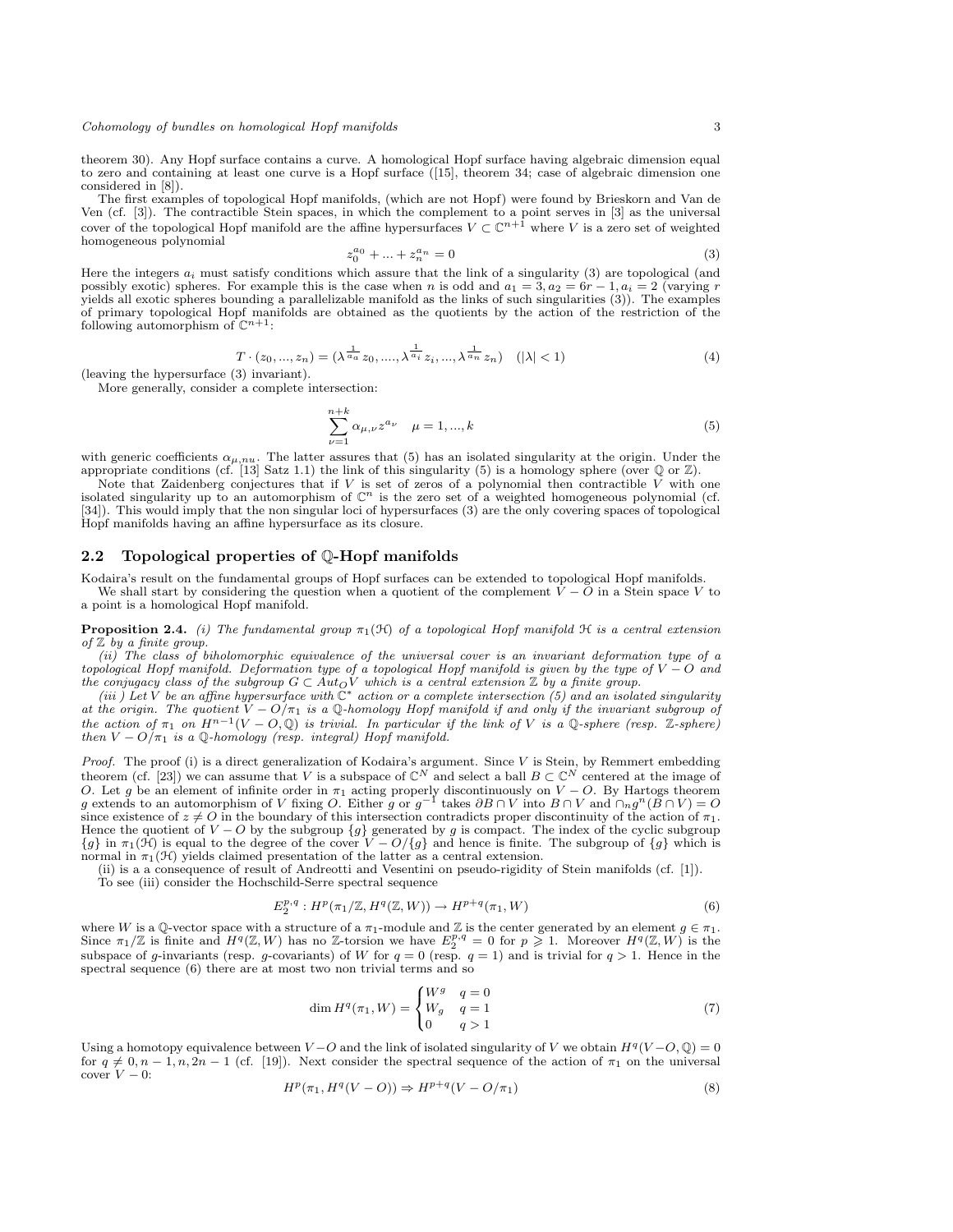Applying (7) for  $W = \mathbb{Z}$  for  $q = 0, 2n - 1, W = H^{n-1}(V - O)$  or  $W = H^{n}(V - O)$  if  $q = n - 1, n$  and using a π<sub>1</sub>-equivariant identification of  $H^n(V-O)$  with  $H^{n-1}(V-O)^*$ <sup>5</sup> (which is a consequence of the Poincare duality for the link of singularity of  $\vec{V}$ ) we obtain the result.

## 2.3 Biholomorphic automorphisms of universal covers

Next we shall consider the question of existence of automorphisms of  $V - Q$  different than (4) which generate an infinite cyclic group acting properly discontinuously with compact quotient i.e. automorphisms yielding primary topological Hopf manifolds. We shall assume that V is a zero set of an arbitrary weighted homogeneous polynomial (i.e. a sum of monomials  $z_1^{i_1} \cdots z_n^{i_n}$  such that  $\sum i_k b_k = d$  where  $b_k$  are the weights and d is the degree) <sup>6</sup> with isolated singularities. In the case when  $V = \mathbb{C}^n$  the automorphisms generating infinite properly discontinuously acting groups with compact quotients were described by Haefliger (cf. [12]).

Lemma 2.5. *Let* V *be a zero set of a weighted homogeneous polynomial* f *having weights* a<sup>i</sup> *and the degree* d*. Then one has the extension:*

$$
0\to \mathbb{C}^*\to Aut(V-0)\to G\to 0
$$

where the group G is finite if  $\sum_i \frac{1}{a_i} < 1$ . More generally, one has the same type exact sequence if V is a *complete intersection (5) and*  $\sum \frac{1}{a_i} < k$ .

*Proof.* The affine hypersurface V is a open subset in a  $\mathbb{P}^1$ -bundle  $\bar{V} \to V_\infty$  over a hypersurface in a weighted projective space which one can identify with the hyperplane section at infinity.  $Au\tilde{V}$  is the subgroup of the group  $Aut^\circ \tilde{V}$  of automorphisms of  $\overline{V}$  fixing invariant the two sections of  $\overline{V}$  (corresponding to the exceptional set of the weighted blowup of projective closure of V and the hyperplane section at infinity  $V_{\infty}$ ). <sup>7</sup> Clearly, the C<sup>\*</sup> action provides a normal subgroup  $\mathbb{C}^*$  of  $Aut^\circ \bar{V}$  and the quotient is the subgroup of the group of automorphisms of  $V_{\infty}$ . The latter has ample canonical class if the condition on the weights is met and hence  $V_{\infty}$  has a finite automorphisms group. The argument in the case of complete intersection is the same. automorphisms group. The argument in the case of complete intersection is the same.

On the other hand for the quadric hypersurface  $z_1^2 + \dots + z_n^2$  one has many non-trivial automorphisms (cf. [30]). For example one has the automorphisms of

$$
X_1 X_2 + X_3^2 + X_4^2 + \dots + X_n^2 \tag{9}
$$

given by Danilov and Gizatullin (cf. [6] p.101) defined by the change of variables:

$$
X_1' = \beta X_1, \quad X_2' = \beta(\alpha^2 X_2 + 2\alpha X_3 f(X_1) + X_1 f^2(X_1)),\tag{10}
$$

$$
X_3' = \sqrt{-1}(\alpha\beta X_3 + \beta X_1 f(X_1)) \quad X_i' = (\alpha\beta)X_i \quad (4 \leq i \leq n)
$$

Such an automorphism preserves quadric (9) for all f and no power of (10) has a fixed point on  $\mathbb{C}^n - 0$ . The jacobian of (10) at the origin has the form:

$$
\begin{pmatrix}\n\beta & 0 & 0 & \cdots \\
0 & \beta\alpha^2 & 2\alpha f(0) & \cdots \\
\sqrt{-1}\beta f(0) & 0 & \sqrt{-1}\alpha\beta & \cdots\n\end{pmatrix}
$$
\n(11)

Hence for  $f(x)$  such that  $f(0) = 0$  the eigenvalues of (11), which are equal to  $\beta$ ,  $\sqrt{-1}\alpha\beta$ ,  $\alpha^2\beta$ , are in the unite circle provided that  $|\beta| < 1$  and  $|\alpha| < 1$ . Therefore the action of the infinite cyclic group generated by (10) is proper discontinuous (cf. [12]) and we obtian many examples of Q-homological Hopf manifolds having different deformation type.

#### 2.4 Cohomology of bundles on universal covers

The results of sections 4 and 5 below deal primarily with the cohomology of bundles on topological Hopf manifolds. They depend on vanishing of the cohomology of the bundles on universal covers which we now review.

In the case of topological Hopf manifolds the vanishing of the cohomology of bundles on the universal cover  $V - O$  follows from the vanishing of cohomology of coherent sheaves on Stein spaces in positive dimensions (Cartan's theorem B) and from the following two results:

**Theorem 2.6.** *(Scheja; cf [26], [29] p. 129) Let* V *be a complex space,* A *a subvariety of dimension*  $\leq d$  *and*  $\mathcal F$  *a coherent sheaf on* V *such that*  $\cosh \mathcal{F} \geq d + q$ . Then  $H^k(V, \mathcal{F}) \to H^k(V - A, \mathcal{F})$  is an isomorphism for  $0 \leq k < q-1$  *and injective for*  $k = q-1$ *.* 

and

 $5.*$  denotes dual space

<sup>&</sup>lt;sup>6</sup>for the hypersurface (3), one has  $b_i = \frac{\text{l.c.m.}(a_1,...,a_n)}{a_i}$ ,  $d = \text{l.c.m.}(a_1,...,a_n)$ 

<sup>7</sup>Automorphisms of ruled surfaces were studied in [20].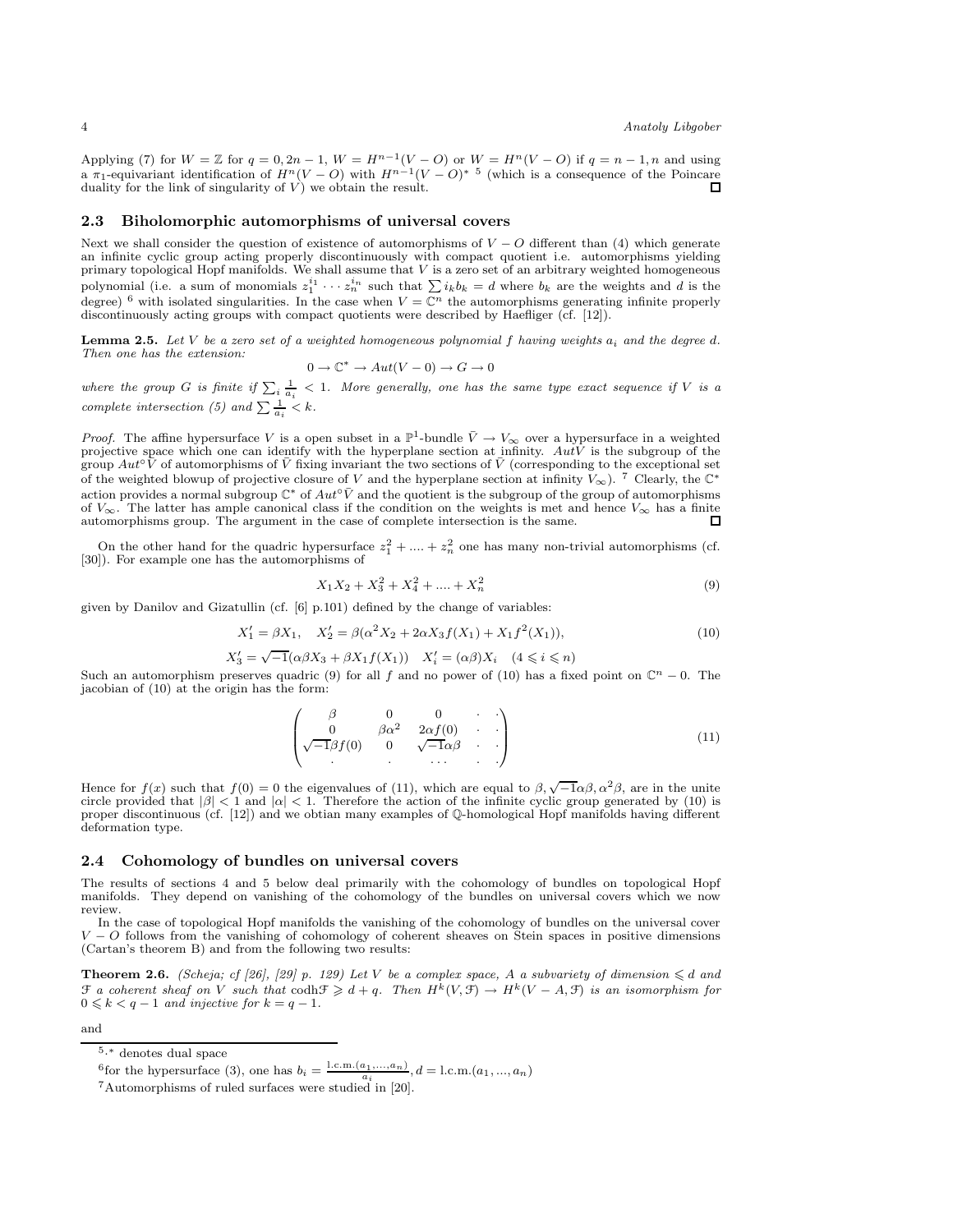**Theorem 2.7.** *(Siu, cf. [28])* Let *V* be a complex space, A a subvariety of dimension ≤ d, i :  $V - A \rightarrow V$  and  $\mathcal{F}$  and coherent analytic sheaf on  $V - A$ . If  $\text{codh}\mathcal{F} \geq d + 3$  then  $i_*(\mathcal{F})$  is a coherent sheaf (on V).

Corollary 2.8. Let V be a Stein space with isolated singularity O and let  $\mathcal{F}$  be a coherent sheaf on  $V - O$ . *Assume that* dim  $V \geq 3$ *. Then*  $\mathcal{F}$  *extends to a coherent sheaf on* V *and*  $H^k(V - O, \mathcal{F}) = 0$  *for*  $0 < k \leq d - 1$ *where* d *is the cohomological codimension of the stalk of this extension at* O*. In particular if* F *is a locally trivial bundle on*  $V - O$  *which admits a locally trivial extension to* V *then*  $H^k(V - O, \mathcal{F}) = 0$  *for*  $k \neq 0, n - 1$ .

*Proof.* Indeed,  $hd_{V-Q} \mathcal{F} = 0$  since  $\mathcal F$  is locally free and hence  $codh \mathcal{F} = \dim V$ . Therefore  $i_*(\mathcal{F})$  is coherent. Taking  $X = V$ ,  $A = O$  in theorem 2.6 we see that  $H^k(V - 0, \mathcal{F}) \to H^k(V, \pi_*(\mathcal{F}))$  is injective for  $0 < k \leq d - 1$ and Cartan's theorem B yields the first claim. In the case when extension is locally trivial we have  $d = \dim V$  and hence the second assertion and hence the second assertion.

**Remark 2.9.** Consider the case when bundle  $\mathcal{F}$  on  $\mathbb{C}^n - 0$  is a pullback of a bundle  $\mathcal{F}'$  on  $\mathbb{P}^{n-1}$  via Hopf map  $\pi: \mathbb{C}^n \to 0 \stackrel{\mathbb{C}^*}{\to} \mathbb{P}^{n-1}$ . Then  $\mathcal F$  extends to a locally trivial bundle on  $\mathbb{C}^n$  if and only if  $\mathcal F'$  is a direct sum of line bundles ([27]). The cohomology of  $\mathcal F$  can be found using Leray spectral sequence  $H^p(\mathbb P^{n-1}, R^q\pi_*(\mathcal F)) \to$  $H^{p+q}(\mathbb{C}^n - \tilde{O}, \tilde{\mathcal{F}})$ . Since by projection formula  $R^q \pi_* (\pi^* (\mathcal{F}')) = R^q \pi_* (\mathcal{O}_{\mathbb{C}^n - \tilde{O}}) \otimes \mathcal{F}'$  and since the fibers of  $\pi$ are Stein (in fact just  $\mathbb{C}^*$ ) we have  $R^q\pi_*(\mathbb{O}_{\mathbb{C}^n-O})=0$  for  $q\neq 0$ . Hence the above Leray sequence degenerates and vanishing  $H^q(\mathbb{C}^n - \mathcal{O}, \mathcal{F}) = 0$  for  $0 < q \leq n-2$  follows from a well known vanishing of cohomology of line bundles on  $\mathbb{P}^{n-1}$  (i.e. in all dimensions  $\neq 0, n-1$ .) Note that vanishing of cohomology of a bundle  $\mathcal{F}'$  on  $\mathbb{P}^{n-1}$ in indicated range is closely related to existence of a splitting of the bundle (cf.  $[24]$   $\overline{p}$ .39).

**Remark 2.10.** It follows from the result of extension of bundles  $\pi^*(\mathcal{F})$  to  $\mathbb{C}^n$  mentioned in the last remark that  $\pi^*(\Omega_{p_{n-1}}^p)$  cannot be extended to a *locally trivial* bundle on  $\mathbb{C}^n$  and hence corollary 2.8 does not yield information on the cohomology of this bundle.

**Remark 2.11.** Note that the canonical class of the Z-quotients of  $\mathbb{C}^{n+1} - O$  or hypersurfaces (3) is given by the divisor (if  $n = 2$  cf. [15]):

$$
K_{\mathcal{H}} = -\sum_{i=0}^{i=n} D_i \tag{12}
$$

where  $D_i$  divisor on  $H$  biholomorphic to Hopf (resp. Brieskorn van de Ven for quotients of (3)) manifold which is the image of affine hypersurface in  $\mathbb{C}^{n+1}$  (resp. in (3)) given by  $z_i = 0$   $(i = 0, ..., n)$ . Indeed, the form  $\frac{dz_0}{z_0} \wedge ... \wedge \frac{dz_n}{z_n}$  is a meromorphic form with poles at  $z_0 \cdots z_n = 0$  on the universal cover invariant under the deck transformations and hence descending to the quotient. For a the quotient of the hypersurface (3) one has:

$$
K_{\mathcal{H}} = a_0 D_0 - \sum_{i=0}^{n} D_i
$$
\n(13)

Indeed, the restriction to V of invariant under the action of (4) meromorphic form  $\omega_1 = \frac{dz_1}{z_1} \wedge \dots \wedge \frac{dz_n}{z_n}$  descents to a meromorphic form on H. On the other hand the form  $\omega_2 = Res \frac{dz_0 \wedge ....\wedge dz_n}{z_0^{a_0} + ... z_n^{a_n}} = \frac{dz_1 \wedge ....\wedge dz_n}{a_0 z_0^{a_0-1}}$  $rac{a_0z_0^{a_0-1}}{a_0z_0^{a_0-1}}$  in holomorphic

and non-vanishing on  $V - 0$ . One has  $\omega_1 = \frac{z_0^{a_0 - 1} \omega_2}{z_1 \cdots z_n}$  and hence the zeros and poles of  $\omega_1$  restricted to V are given by (13).

In the study of the cohomology of bundles  $\Omega^p(E)$  on Hopf manifolds we restrict our-self to the case when  $V - O$  is the complement to the fixed point in a hypersurface in  $\mathbb{C}^{n+1}$  which supports a  $\mathbb{C}^*$  action or complete intersection (5). The needed results on the cohomology of sheaves of differential forms are essentially contained in [33] in the case of hypersurfaces and in [32] in the case of complete intersections.

Lemma 2.12. *Let* V *be a hypersurface (3) or a complete intersection (5). Then one has the following:*

$$
\text{rk} H^q(V - 0, \Omega^p) = \begin{cases} 0 & p + q \leq n - 2 & 1 \leq q \leq n - 2 \\ \tau & p + q = n - 1, n & 1 \leq q \leq n - 2 \\ 0 & p + q \geq n + 1 & 1 \leq q \leq n - 2 \end{cases}
$$

From this it follows:

**Lemma 2.13.** If the multiplicity of V at the origin is greater than one then for the automorphism  $T^*_{H^q(V-0,\Omega^p)}$  $of H<sup>q</sup>(V - 0, \Omega<sup>p</sup>)$  *induced by* (4) one has

$$
\dim \operatorname{Ker}(T_{H^q(V-0,\Omega^p)}^* - I) = 1
$$

*Proof.* In [33], S.Yau obtained, for a hypersurface V, an isomorphism  $H^q(V-0,\Omega^p)$  and the vector space:

$$
M_f = \mathbb{C}[z_1, \dots, z_{n+1}]/(\dots \frac{\partial f}{\partial z_i} \dots)
$$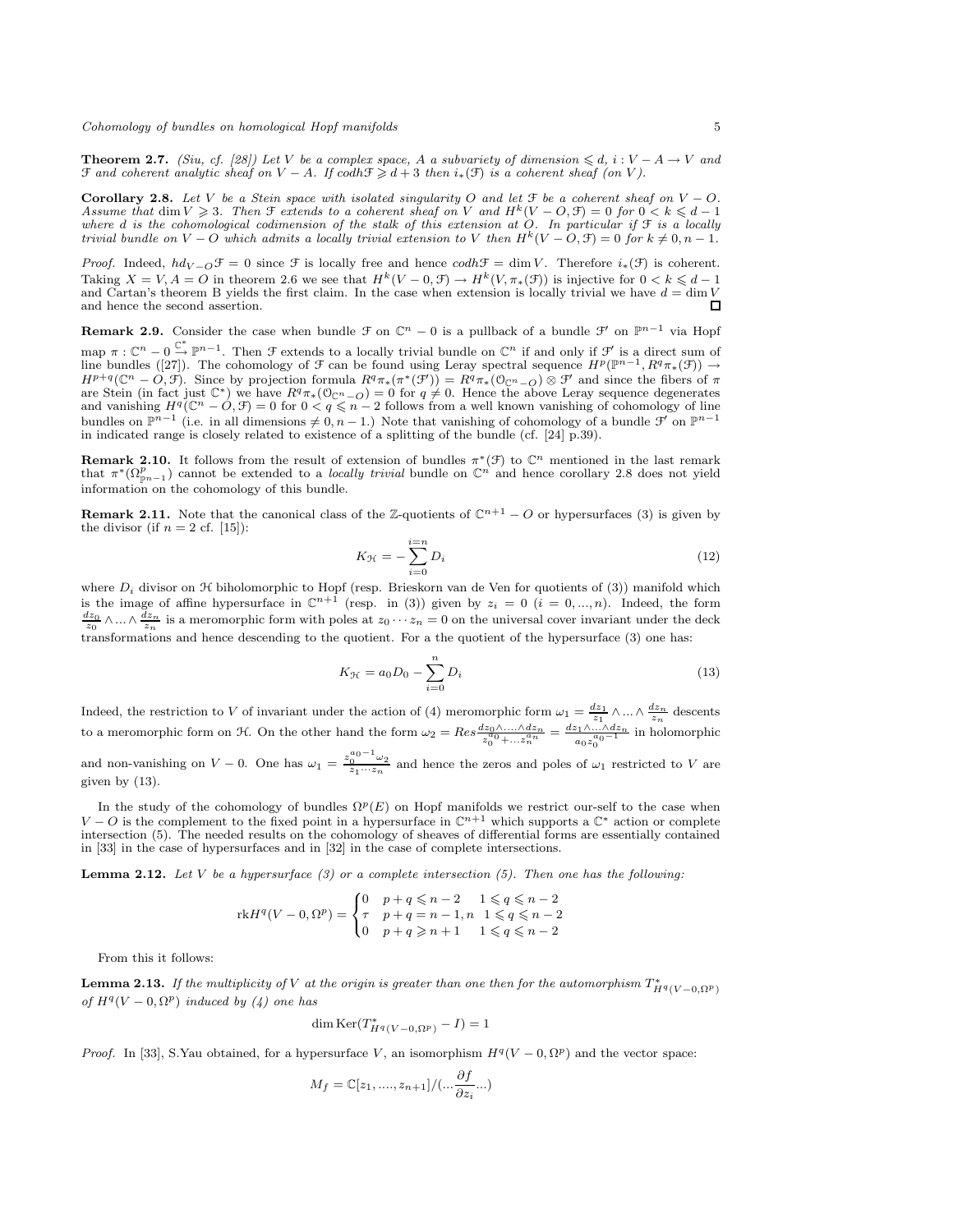$\Box$ 

(or its dual). One has splitting  $M_f = \mathbb{C} \cdot 1 \oplus \mathbb{M}$  where  $\mathbb M$  is the image in the quotient ring of the maximal ideal of the local ring at the origin. This image is a vector space which has the monomials  $\ldots \cdot z_i^{j_i}$   $\ldots$  with  $0 \leq j_i < a_i, \sum_i j_i > 0$  as its basis. The action of automorphism T is given by  $z_i \to \lambda_i z_i$  and the above monomials are eigenvectors of this action with eigenvalues all different from 1. Hence  $\text{Ker}(T^*_{H^q(V-0,\Omega^p)}-I)$ corresponds to the summand C · 1. A similar argument works in the case of complete intersections using Prop. 1.3 (d) of [32].

#### 3 Cohomology of local systems on topological Hopf manifolds

Proposition 3.1. *Let* L *be a local system on a topological Hopf manifold* H*. Then*

$$
H^{i}(\mathcal{L}) = 0 \quad for \quad i \neq 0, 1, 2n - 1, 2n
$$

$$
\dim H^{0}(\mathcal{L}) = \dim H^{1}(\mathcal{L}) = \dim H^{2n-1}(\mathcal{L}) = \dim H^{2n}(\mathcal{L}) = 1
$$

*Proof.* Let  $\tilde{\mathcal{H}}$  be the universal covering space. We have the spectral sequence for the action of a subgroup  $\mathbb{Z}$ (generated by T) of the center of  $\pi_1(\mathcal{H})$  on  $\tilde{\mathcal{H}}$  yields:

$$
H^p(\tilde{\mathcal{H}}) \stackrel{T-I}{\to} H^p(\tilde{\mathcal{H}}) \to H^p(\tilde{\mathcal{H}}/\mathbb{Z}) \to H^{p+1}(\tilde{\mathcal{H}})
$$
\n(14)

Since

$$
H^{p}(\tilde{\mathcal{H}}, \mathbb{Q}) = \begin{cases} 0 & p \neq 0, 2n - 1 \\ \mathbb{Q} & p = 0, 2n - 1 \end{cases}
$$

and the action of T is trivial for both  $p = 0, 2n - 1$  we obtain the claim for the cohomology of the primary Hopf manifold  $\mathcal{H}/\mathbb{Z}$ . The claim for the local systems on  $\tilde{H}/\pi_1(\mathcal{H})$  follows from the spectral sequence (below  $\sigma : \tilde{\mathcal{H}}/\mathbb{Z} \to \mathcal{H}$ 

$$
H^p(\pi_1(\mathcal{H})/\mathbb{Z}, H^q(\sigma^*(\mathcal{L})) \to H^{p+q}(\mathcal{H}, \mathcal{L})
$$
\n(15)

since the group  $\pi_1(\mathcal{H})/\mathbb{Z}$  is finite.

Remark 3.2. One can obtain the conclusion of Proposition 3.1 for homological Hopf manifolds, if one makes additional assumptions on the fundamental group e.g. for H such that  $\pi_1(\mathcal{H})$  satisfies the conclusions of Proposition 2.4 (i) or more generally on characteristic varieties of the group  $\pi_1(\mathcal{H})$  (cf. [16]).

## 4 Cohomology of vector bundles

Let X be a complex space on which a group G acts via holomorphic maps freely and let  $\pi : X \to X/G$ . Let  $\mathcal F$ be a coherent sheaf on  $X/G$ . Let  $\bullet^G: V \to V^G$  be the functor assigning to a C-vector space with a G-action the subspace of invariants. One has canonical isomorphism (cf [9]):  $\Gamma(X, \pi^*(\mathcal{F}))^G = \Gamma(X/G, \mathcal{F})$ . The corresponding spectral sequence of the composition of functors is given by  $(cf. [9])$ :

$$
E_2^{p,q} = H^p(G, H^q(X, \pi^* \mathcal{F})) \Rightarrow H^{p+q}(X/G, \mathcal{F})
$$
\n
$$
(16)
$$

In particular this spectral sequence can be applied to the case when X be a complex manifold,  $\pi : \tilde{X} \to X$ is its universal covering space and  $G = \pi_1(X)$ . Let F be a coherent sheaf on X. The above spectral sequence becomes:

$$
E_2^{p,q} = H^p(\mathbb{Z}, H^q(\tilde{X}, \pi^* \mathcal{F})) \Rightarrow H^{p+q}(X, \mathcal{F})
$$
\n<sup>(17)</sup>

In the case when  $G = \mathbb{Z}$  and hence has the cohomological dimension equal to 1, this spectral sequence degenerates in term  $E_2$  (i.e. due to the vanishing  $H^i(\mathbb{Z}, V) = 0, i \geqslant 2$  for a Z-module V). Since  $E_2^{0,q} =$  $H^q(X, \pi^*(\mathfrak{F}))^{\mathbb{Z}} = \text{Ker}(T - Id) : H^q(X, \pi^*\mathfrak{F}) \to H^q(X, \pi^*\mathfrak{F}) \text{ and } E_2^{1,q} = \text{Coker}(T - Id) : H^q(X, \pi^*\mathfrak{F}) \to H^q(X, \pi^*\mathfrak{F})$  $H^q(X, \pi^* \mathcal{F}).$ 

Hence we have the exact sequence:

$$
\rightarrow H^{q-1}(X, \pi^*(\mathcal{F})) \stackrel{T-1}{\rightarrow} H^{q-1}(X, \pi^*(\mathcal{F})) \rightarrow H^q(X/G, \mathcal{F})
$$
  

$$
\rightarrow H^q(X, \pi^*(\mathcal{F})) \stackrel{T-1}{\rightarrow} H^q(X, \pi^*(\mathcal{F}))
$$
(18)

Note that we have  $H^i(\tilde{X}, \mathcal{O}) = 0$  for  $i \neq 0, n - 1, n$ , if  $\tilde{X} = \mathbb{C}^n - 0$ .

*Proof of the theorem 1.2.* The finiteness assumption and the exact sequence (for a sheaf  $\mathcal{F}$  on  $\bar{V}$ ):

$$
H^q(\bar{V}) \to H^q(V, \mathcal{F}) \to H^{q+1}_A(\bar{V}, \mathcal{F})
$$
\n<sup>(19)</sup>

yields that  $H^q(V, p^*(E))$  is finite dimensional for  $q \leq r$  and is infinite dimensional for  $q = 0$ . Moreover the space  $H^0(V, p^*(E))$  is Montel with the semi-norm given by the compact subsets  $\bigcup_i (f^i(U) \cup f^{-i}(U))$  where U is the closure of the fundamental domain of an infinite order transformation f on V in the center of  $\pi_1(H)$ . In particular  $f^*$  is compact and hence the index of  $I - f^*$  acting on  $H^0(V, p^*(E))$  is zero. Therefore the dimensions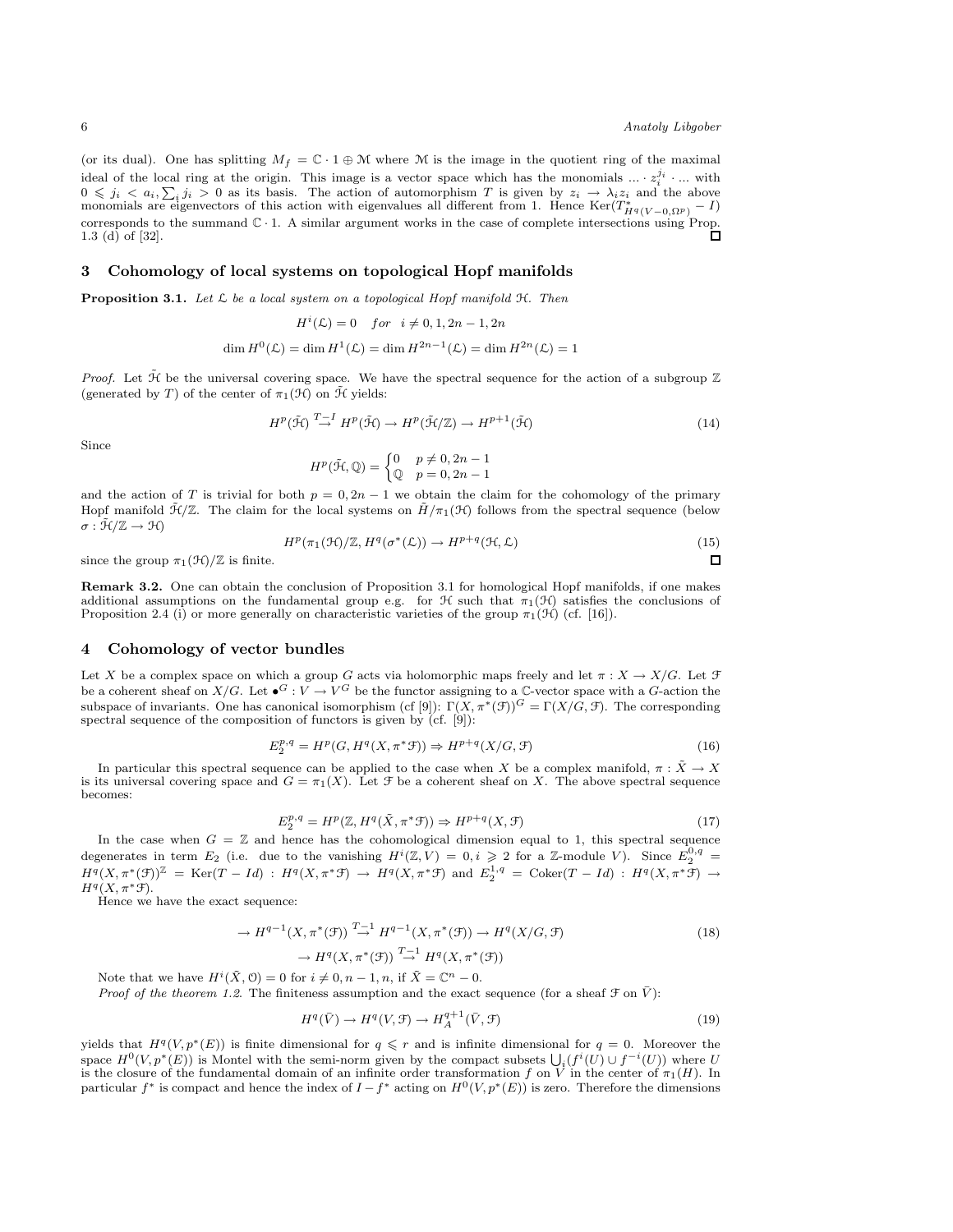of kernel and cokernel are equal. This and the exact sequence relating the cohomology of cover discussed above yield the claim. П

*Proof of the theorem 1.3.* We have  $H^q(V - O, \Omega_{V - O}^p \otimes \pi^*(E)) = 0$  unless  $q = 0, n - 1 - p, n - p, n - 1, p \geq 2$ . In the case  $q = 0, n - 1$  spaces are infinite dimensional but the operators on  $H<sup>q</sup>$  induced by T are Fredholm with zero index. Hence the exact sequence (18) yields:

$$
\dim H^{q}(V - 0/G, \Omega^{p}(E)) = \dim H^{q+1}(V - 0/G, \Omega^{p}(E)) \quad q = 0, n - 1
$$
\n
$$
H^{q}(V - 0/G, \Omega^{p}(E)) = 0 \quad q \neq n - 1 - p, n - p, 0, 1, n - 1, n
$$
\n
$$
\dim H^{n-2-p}(V - 0/G, \Omega^{p}(E)) = \tau,
$$
\n
$$
\dim H^{n-1-p}(V - 0/G, \Omega^{p}(E)) = \tau
$$
\n
$$
\dim H^{n-p}(V - 0/G, \Omega^{p}(E)) = \tau \quad p \neq 0, 1
$$
\n(20)

Indeed, for  $q = 0, 1, n - 1, n$  are cohomology of bundles on Hopf manifold are kernel and cokernel of Fredholm operators which, as was mentioned earlier, has zero index. For  $q \neq 0, 1, n-1, n$  contribution from  $H^q(V 0, \Omega^p \otimes \pi^*(E)$  contributes  $\tau$  into  $\dim H^q$  and  $\dim H^{q+1}$  since the action of the covering group on the cohomology  $H^{n-2-p}(V-0,\Omega^p(E))$  is trivial and the remaining groups are zeros. Now the result follows from lemma 2.13.

Corollary 4.1. Let  $\mathcal H$  be a homological Hopf manifold as in 1.3 Then  $Pic(\mathcal H) = \mathbb C^*$ .

*Proof.* We have  $H^0(\mathcal{H}, \mathcal{O}) = H^1(\mathcal{H}, \mathcal{O}) = \mathbb{C}$  from theorem 1.3. Hence the cohomology sequence of the exponential sequence  $0 \to \mathbb{Z} \to 0 \to 0^* \to 0$  has the form  $H^1(\mathcal{H}, \mathbb{Z}) \to \mathbb{C} \to H^1(\mathcal{H}, 0^*) \to H^2(\mathcal{H}, \mathbb{Z})$ . Since  $H^2(\mathcal{H}, \mathbb{Q}) = 0$ , this yields the claim.  $\Box$ 

## 5 Hodge deRham spectral sequence

Recall that the category of local systems on a manifold is equivalent to the category of locally constant sheaves which in turn is equivalent to the category of locally free sheaves with integrable connection (cf. [7]). For a local system,  $\mathcal{L}$ , let  $E_L$  be the corresponding locally free sheaf and and  $\nabla_L$  be the corresponding flat connection on  $E_{\mathcal{L}}$  .

Proposition 5.1. *Let* H *be a Hopf manifold,* E *be a bundle on* H *with a trivial pullback on the universal cover and* L *be the corresponding local system. Then the Hodge deRham spectral sequence:*

$$
H^q(\mathcal{H}, \Omega^p(E)) \to H^{p+q}(\mathcal{H}, \mathcal{L})
$$
\n(21)

*degenerates in the term* E2*.*

*Proof.* In order to calculate the differential  $d_1$  i.e. the map  $E_1^{p,q} \to E_1^{p,q}$  for  $q = 0,1$  recall that the terms  $E_1^{p,0}$  and  $E_1^{p,1}$  are respectively invariants and covariants of the selfmap of  $\Gamma(\mathbb{C}^n, \Omega^p \otimes p^*(E))$  induced by a map  $T: \mathbb{C}^n \to \mathbb{C}^n$  (such that  $\mathbb{C}^n - O/T = \mathcal{H}$ ). On the other hand the holomorphic

$$
\dots \to \Gamma(\mathbb{C}^n, \Omega^p) \xrightarrow{d} \Gamma(\mathbb{C}^n, \Omega^{p+1}) \to \dots \tag{22}
$$

is exact. The explicit construction of the holomorphic form  $\eta$  such that for a given close form  $\omega$  one has  $\omega = d\eta$ shows that  $\eta$  is T-invariant if  $\omega$  is. Hence d induces exact sequence of T-invariant forms. i.e. the term  $E_2$  is zero (in particular one can recover the vanishing results of Prop. 3.1). zero (in particular one can recover the vanishing results of Prop. 3.1).

#### References

- [1] A.Andreotti, E.Vesentini, On the pseudo-rigidity of Stein manifolds. Ann. Scuola Norm. Sup. Pisa (3) 16 1962 213–223.
- [2] F.Bosio, L.Meersseman, Real quadrics in  $\mathbb{C}^n$ , complex manifolds and convex polytopes. Acta Math. 197 (2006), no. 1, 53–127.
- [3] E.Brieskorn and A. van de Ven, Some complex structures on products of homotopy spheres. Topology 7 1968 389–393.
- [4] F.Catanese, Automorphisms of rational double points and moduli spaces of surfaces of general type. Comp. vol.61, (1987).
- [5] K.Dabrowski, Examples of Hopf manifolds with arbitrary admissible algebraic dimensions, Bull, Polish Acad. of Science, 31 (1983) no. 9-12, 325 (1984).
- [6] V.Danilov, M.Gizzatulin, Automorphisms of affine surfaces. II. Izv. Akad. Nauk SSSR Ser. Mat. 41 (1977), no. 1, 54–103, 231.
- [7] P.Deligne, Equations differentielles e points singuliers reguliers. Lecture Notes in Mathematics, Vol. 163. Springer-Verlag, Berlin-New York, 1970.
- [8] W.Ebeling, C.Okonek, Homology Hopf surfaces, Compositio Math. 91 (1994), no. 3, 277–304.
- [9] A.Grothendieck. Sur quelques points d'algbre homologique. Thoku Math. J. (2) 9 1957 119–221.